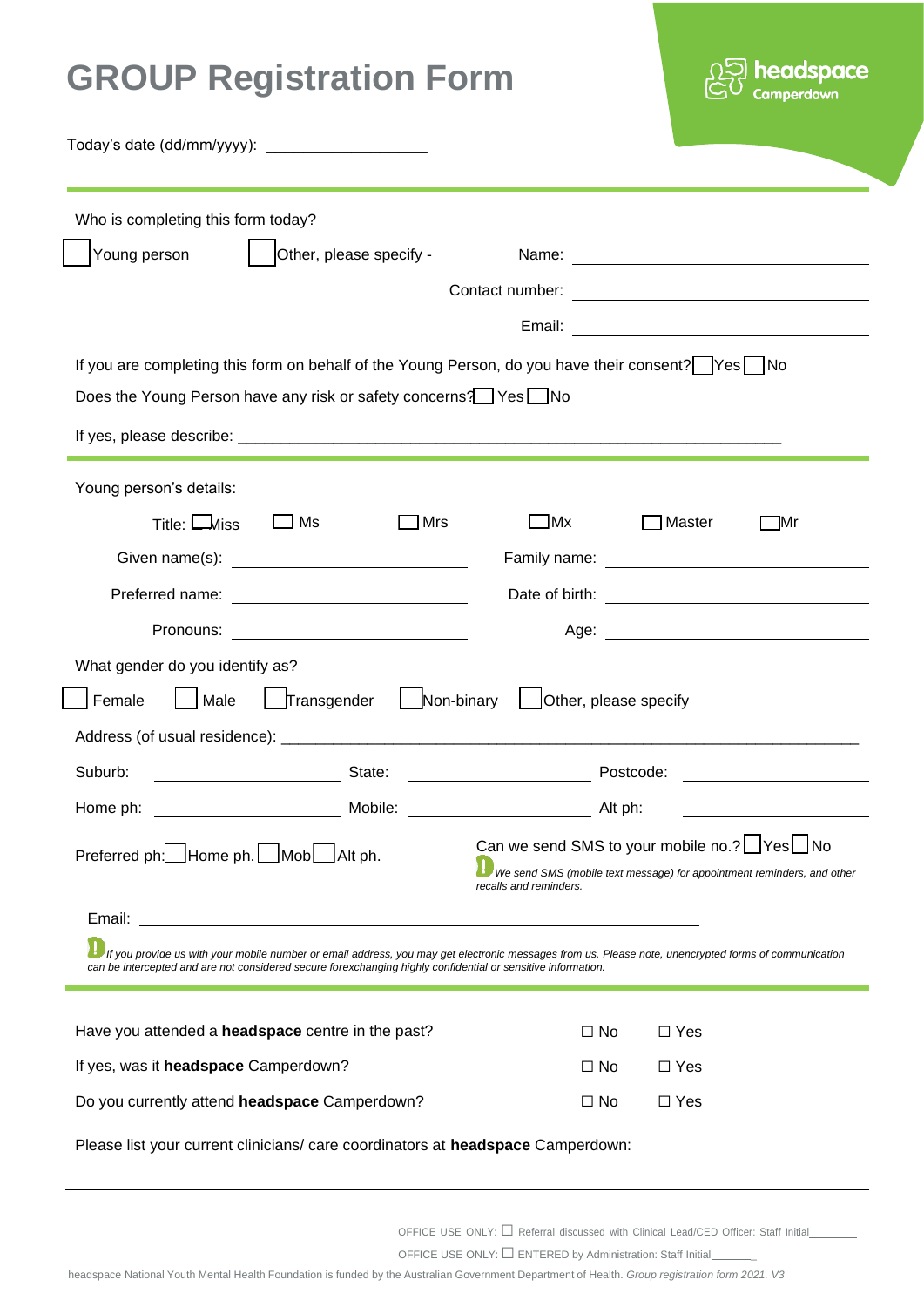| Have you received any mental health treatment in the last 12 months?<br>Are you currently attending any external services?                                                                                                                                                                                                          | $\Box$ No<br>$\Box$ Yes<br>$\Box$ No<br>$\Box$ Yes (Please list them below)                                                                          |
|-------------------------------------------------------------------------------------------------------------------------------------------------------------------------------------------------------------------------------------------------------------------------------------------------------------------------------------|------------------------------------------------------------------------------------------------------------------------------------------------------|
| If you were provided with any diagnoses, please list:                                                                                                                                                                                                                                                                               |                                                                                                                                                      |
| How did you hear about headspace Groups?<br>$\Box$ Referral/ recommendation<br>$\Box$ Word of mouth<br>$\Box$ Internet search<br>Which headspace Group/s would you like to join?<br>CONNECT (Social anxiety program) (17 - 25 yo)<br>(UN)STUCK program (18 - 25 yo)<br>Q group LGBTQIA+ (17 - 25 yo)<br>Active Group $(12 - 25$ yo) | $\Box$ Other:<br>Family, Friends, Carers Group (all ages)<br>Neurodiverse Group (17 - 25 yo)<br>ARTspace Teens (12 - 17 yo)<br>ARTspace (18 - 25 yo) |
| Are you of Aboriginal descent, Torres Strait Islander descent, or both?<br>$\Box$ Yes, Torres Strait Islander $\Box$ Yes, both Aboriginal and Torres Strait Islander<br>$\Box$ Yes, Aboriginal<br>What cultural background do you identify with?                                                                                    | $\Box$ No                                                                                                                                            |
| In which country were you born?<br>$\Box$ Australia                                                                                                                                                                                                                                                                                 | $\Box$ Other, please specify                                                                                                                         |
| Do you speak a language other than English at home?                                                                                                                                                                                                                                                                                 | $\Box$ Yes<br>$\Box$ No                                                                                                                              |
| If yes, please indicate the main language other than English spoken at home:                                                                                                                                                                                                                                                        |                                                                                                                                                      |
| Preferred language:                                                                                                                                                                                                                                                                                                                 | Do you require an interpreter? $\Box$ Yes $\Box$ No                                                                                                  |
| Occupation (e.g. student):                                                                                                                                                                                                                                                                                                          |                                                                                                                                                      |
| List any known allergies:                                                                                                                                                                                                                                                                                                           |                                                                                                                                                      |
| Do you have any disabilities/health conditions?                                                                                                                                                                                                                                                                                     | $\Box$ Yes<br>$\square$ No<br>$\Box$ Unsure                                                                                                          |
| If yes, please specify:                                                                                                                                                                                                                                                                                                             |                                                                                                                                                      |
| Do you require mobility assistance? $\Box$ Yes $\Box$ No                                                                                                                                                                                                                                                                            |                                                                                                                                                      |

OFFICE USE ONLY: □ Referral discussed with Clinical Lead/CED Officer: Staff Initial

OFFICE USE ONLY: □ ENTERED by Administration: Staff Initial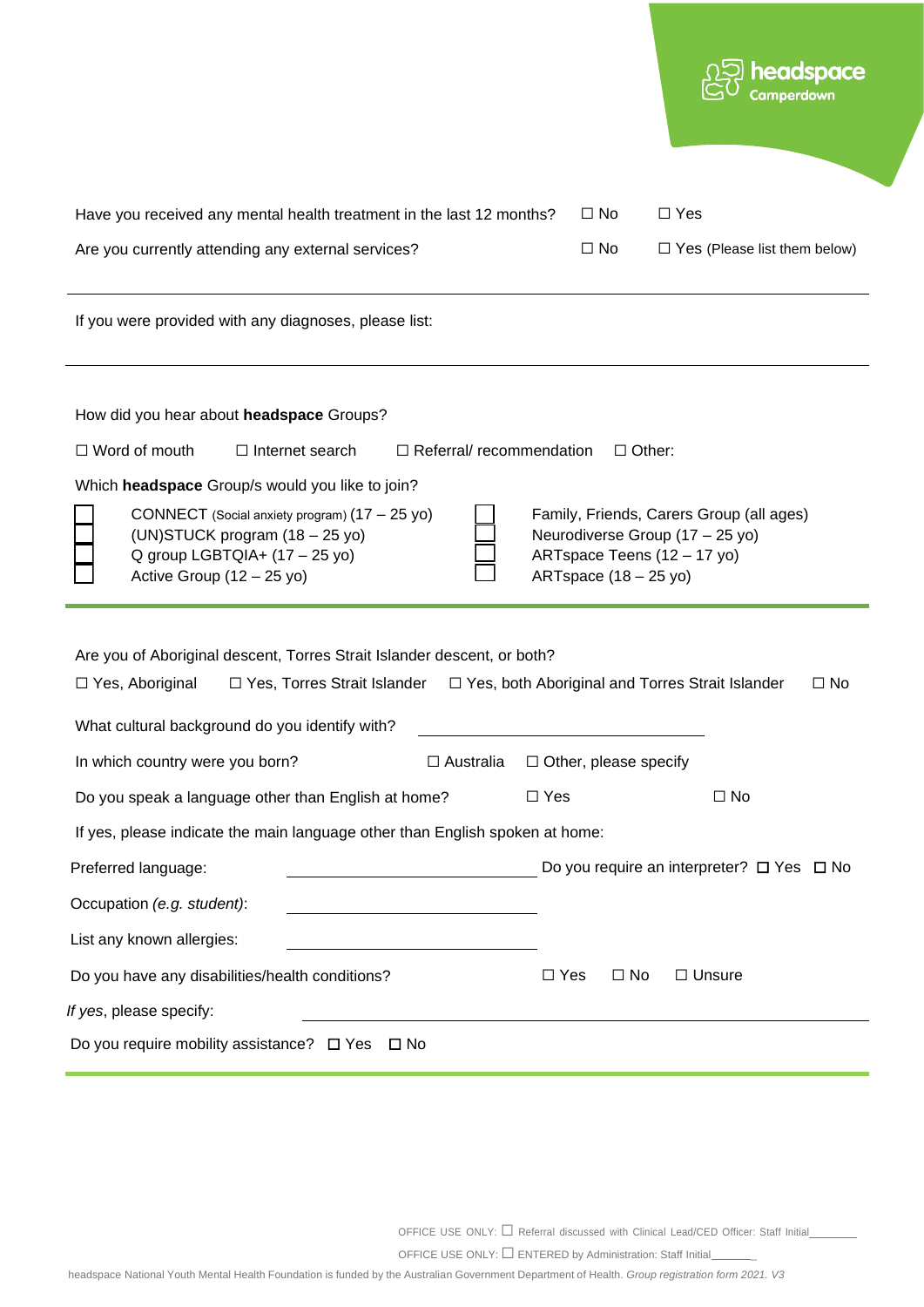

| Full name: ____________________________                       |                   |
|---------------------------------------------------------------|-------------------|
|                                                               |                   |
| <b>EMERGENCY CONTACT:</b>                                     |                   |
| Who should we contact (in Australia) in case of an emergency? |                   |
| $\Box$ Next of Kin<br>$\Box$ Other, please specify            |                   |
|                                                               | Contact number/s: |
|                                                               |                   |
|                                                               |                   |

Once completed, please email this form to headspace.camperdown@sydney.edu.au

Please note that acceptance into the headspace Camperdown group program will be at the discretion of the Clinical Lead and Group cocoordinator.

OFFICE USE ONLY: □ Referral discussed with Clinical Lead/CED Officer: Staff Initial

OFFICE USE ONLY: □ ENTERED by Administration: Staff Initial